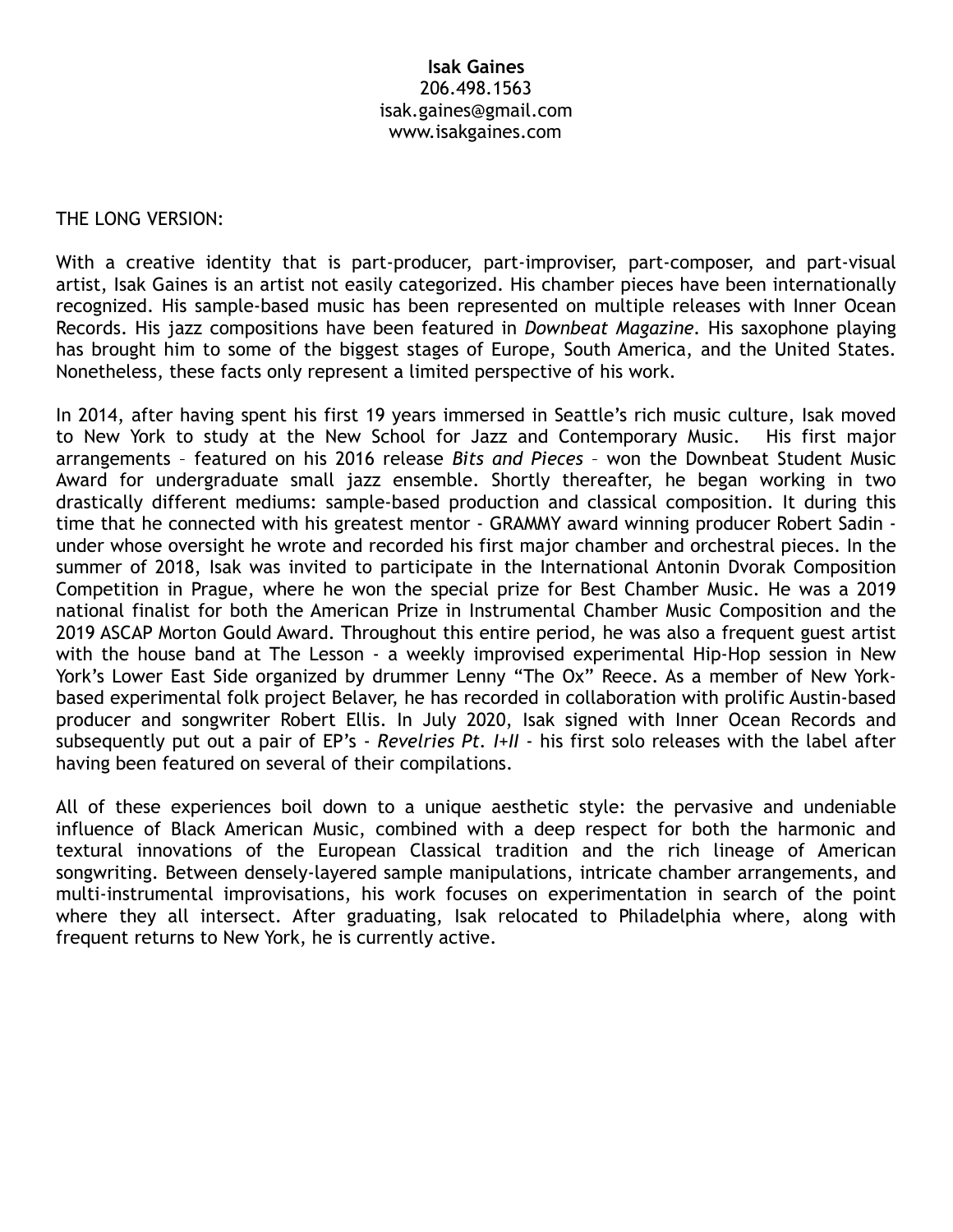### THE SHORT VERSION:

With a creative identity that is part-producer, part-improviser, part-composer, and part-visual artist, Isak Gaines is an artist not easily categorized. His chamber pieces have received international attention. His jazz compositions have been featured in Downbeat Magazine. His sample-based music has been featured on releases by Inner Ocean Records. His saxophone playing has brought him to some of the biggest stages of Europe, South America, and the United States.

Born and raised in Seattle, Isak moved to New York in 2014 to study at the New School for Jazz and Contemporary Music. It was there he connected with his greatest mentor - GRAMMY award winning producer Robert Sadin - under whose oversight he wrote and recorded his first major chamber and orchestral pieces. In Summer 2018, Isak was invited to participate in the International Antonin Dvorak Composition Competition in Prague, where he won the special prize for Best Chamber Music. He was a 2019 national finalist for both the American Prize in Instrumental Chamber Music Composition and the 2019 ASCAP Morton Gould Award. As a member of New York-based experimental folk project Belaver, he has recorded in collaboration with prolific Austin-based producer and songwriter Robert Ellis. In July 2020, Isak signed with Inner Ocean Records and subsequently put out a pair of EP's - *Revelries Pt. I+II* - his first solo releases with the label after having been featured on several of their compilations. He is currently based in Philadelphia.

(keep scrolling for resume)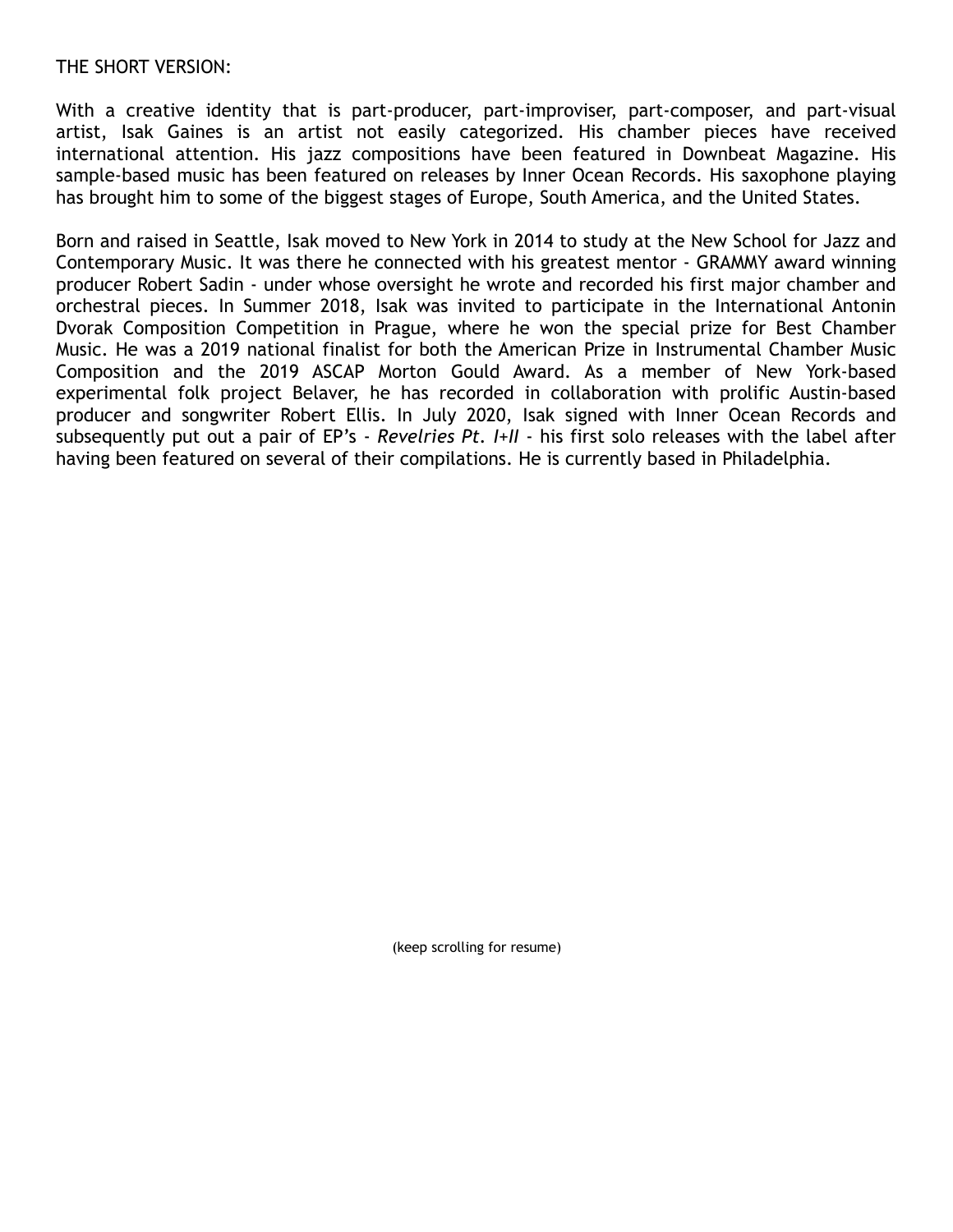# **EXPERIENCE**

# **Awards received include**:

o Best Chamber Piece, 2018 International Antonin Dvorak Composition Competition, Prague, Czech Republic

- o National Finalist, American Prize for Instrumental Chamber Music Composition, 2018-2019
- o Finalist, ASCAP Morton Gould Award, 2018-2019
- o Best Undergraduate Small Ensemble Recording, 2016 Downbeat Student Music Awards, New York

# **Festivals/venues played include:**

- o All 3 Jazz At Lincoln Center venues, New York City
- o Paramount Theater, Seattle, WA
- o Jazz À Vienne, Vienne, France
- o Jazz À Toulon, Toulon, France
- o Alba Jazz Festival, Alba, Italy
- o Umbria Jazz Festival, Perugia, Italy
- o Tivoli Gardens, Rome, Italy
- o Auditorio Ibirapuera, Sao Paulo, Brazil
- o Bourbon Street Music Club, Sao Paulo, Brazil

## **Music industry positions held:**

- o Artist, Inner Ocean Records, Calgary (July 2020 present)
- o Artist/in-house producer, Fulton Street Music Group, NYC (March 2020 present)
- o Assistant engineer/producer, XK Audio, NYC (August 2017 August 2019)
- o Intern, Jazz at Lincoln Center, NYC (January 2015 June 2015)

## **Performed with:**

o Robin Eubanks, John Faddis, New York Voices, New York Youth Symphony Jazz Band

 $\circ$  Leading Broadway actors including Mary Kate Morrisey, Mallory Bechtel, Kate Rockwell, Nick Rashad Burroughs, Isaac Powell, Matt Doyle, and others.

## **Instruments:**

- o Saxophones (primary)
- o Clarinet/bass clarinet
- o Flute
- o Keyboards/synthesizers
- o Guitar

# **EDUCATION**

- o BFA Jazz Performance The New School for Jazz and Contemporary Music May 2018
- o Minor Music Composition Mannes School of Music May 2018
- o Diploma Garfield High School June 2014

## **Studied with:**

- o Robert Sadin (grammy-winning producer for Herbie Hancock)
- o Kirk Nurock (orchestrator for Leonard Bernstein, Dizzy Gillespie)
- o Reggie Workman (legendary jazz bassist for John Coltrane, Art Blakey)
- o Mark Guiliana (drum credit on David Bowie's "Blackstar")